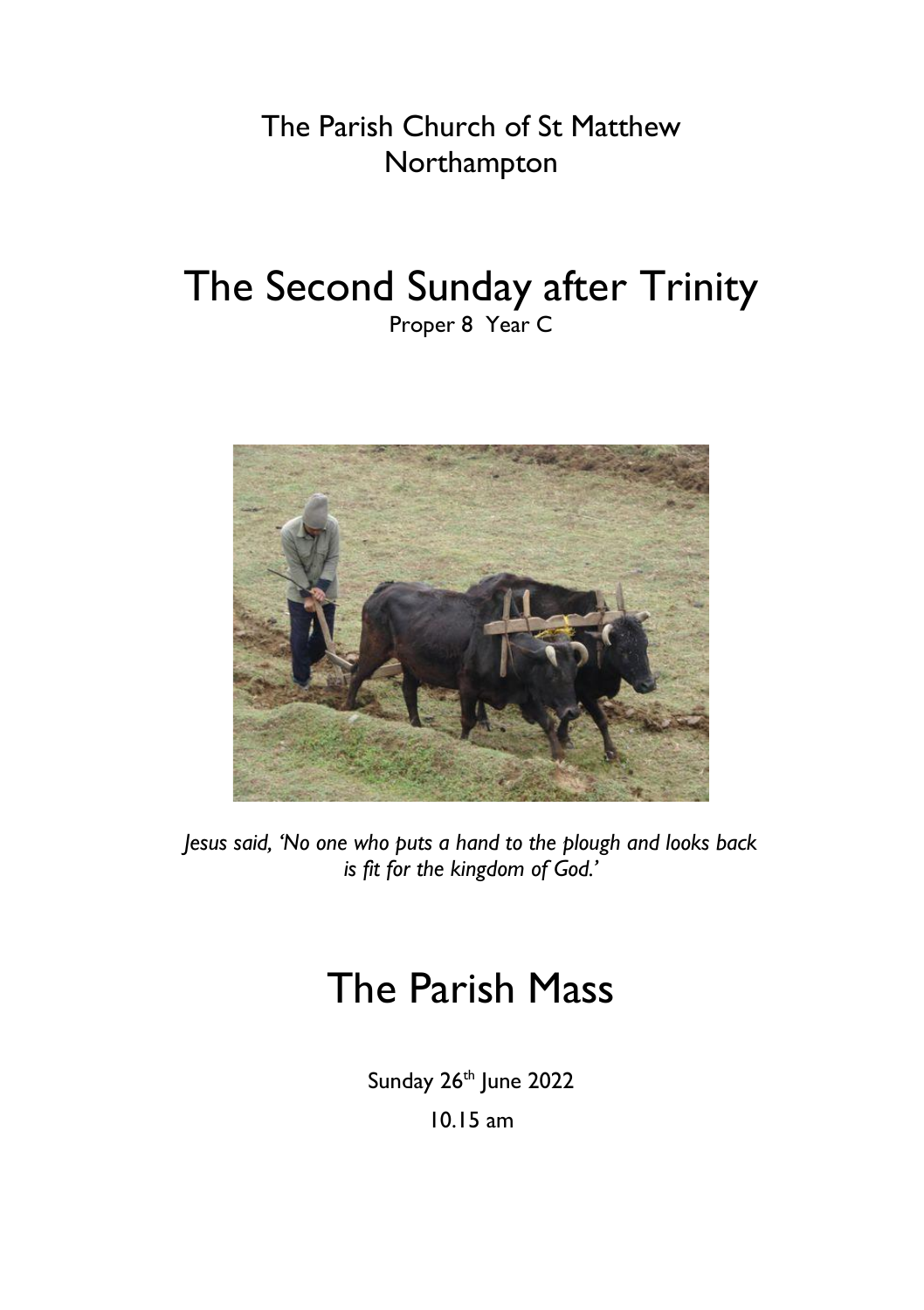### *Welcome to St Matthew's Parish Church*

The cost of discipleship While all the synoptic Gospels record a sending out of the Twelve, only Luke records the sending out of the seventy-two disciples. This second sending out is explained by the size of the harvest, and the fact that time is short, and Jesus can't do it all by himself. It also foreshadows the preaching of the Gospel to the whole world, a favourite theme of Luke.

The mission of the disciples was an extension of Jesus' own mission. They were to be bearers of peace, healing, and the good news of salvation to others. In understanding his instructions to them, we must remember that this was only a temporary mission, of short duration and limited to the surrounding Jewish towns and villages. We must first possess these gifts before we can share them with others. Let us turn to the Lord from whom all good gifts come.

### Reflection

Whose woods these are I hardly know, his house is in the village though; he will not see me stopping here to watch his woods fill up with snow. My little horse must think it queer to stop without a farmhouse near, between the woods and frozen lake the darkest evening of the year. He gives his harness bells a shake to ask if there is some mistake; the only other sound is the sweep of east wind and downy flake. The woods are lovely, dark and deep, but I have promises to keep; and miles to go before I sleep, and miles to go before I sleep.

*Robert Frost*



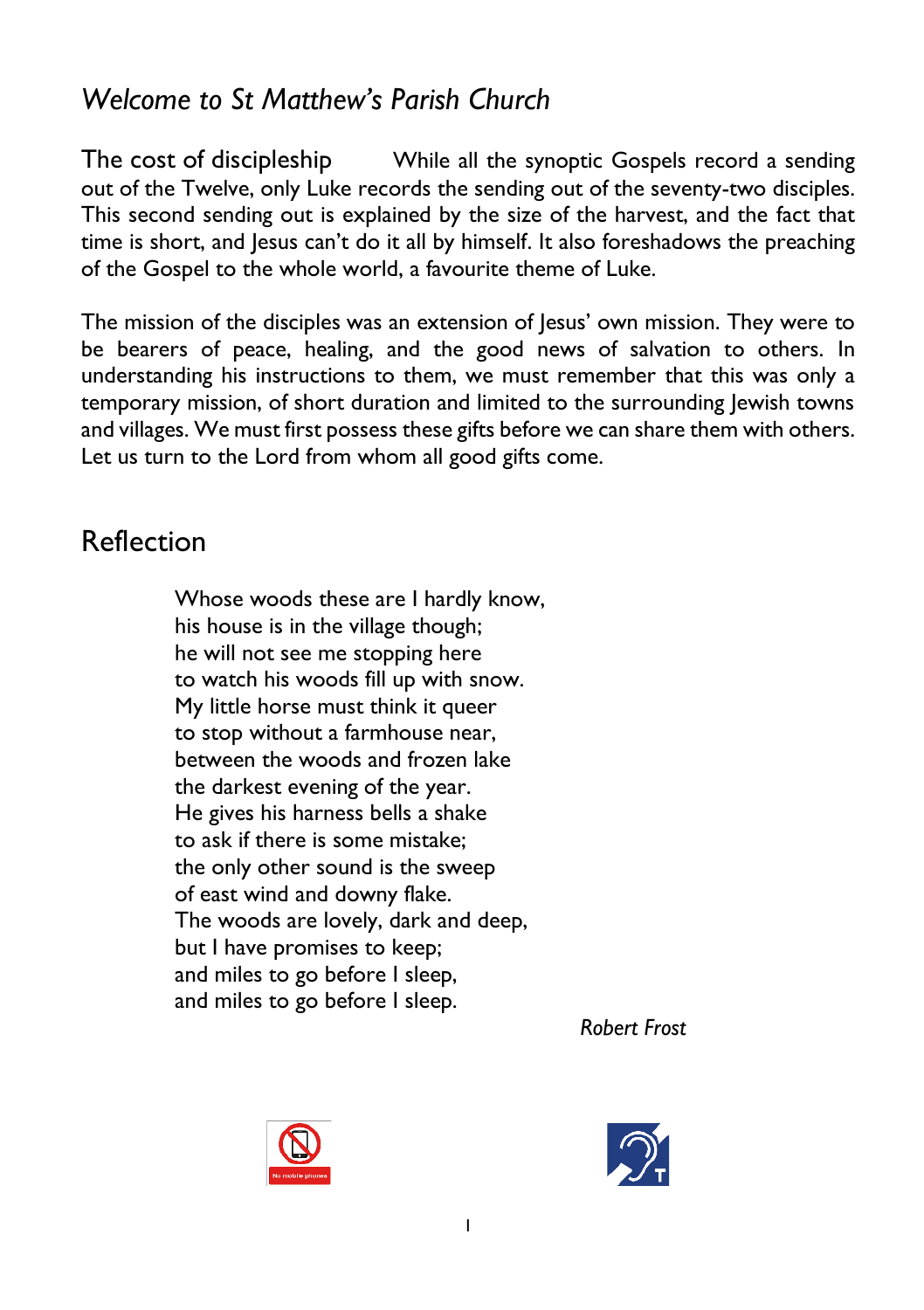### Order of Service

## ¶ The Gathering

*§ Please stand at the sound of the bell*

### Hymn

*The procession enters*

*All* **Thou didst leave thy throne and thy kingly crown When thou camest to earth for me; But in Bethlehem's home there was found no room For thy holy nativity:** *O come to my heart, Lord Jesus; There is room in my heart for thee.*

> **Heaven's arches rang when the angels sang, Proclaiming thy royal degree; But of lowly birth didst thou come to earth, And in great humility:** *O come to my heart, Lord Jesus;*

*There is room in my heart for thee.*

**Thou camest, O Lord, with the living word That should set thy people free; But with mocking scorn and with crown of thorn They bore thee to Calvary:** *O come to my heart, Lord Jesus; There is room in my heart for thee.*

**When heaven's arches ring, and her choirs shall sing, At thy coming to victory, Let thy voice call me home, saying, Yet there is room, There is room at my side for thee:** *O come to my heart, Lord Jesus; There is room in my heart for thee.*

Words: Emily Elliott (1836-1897) Music: Margaret

Timothy Richard Matthews (1826-1910)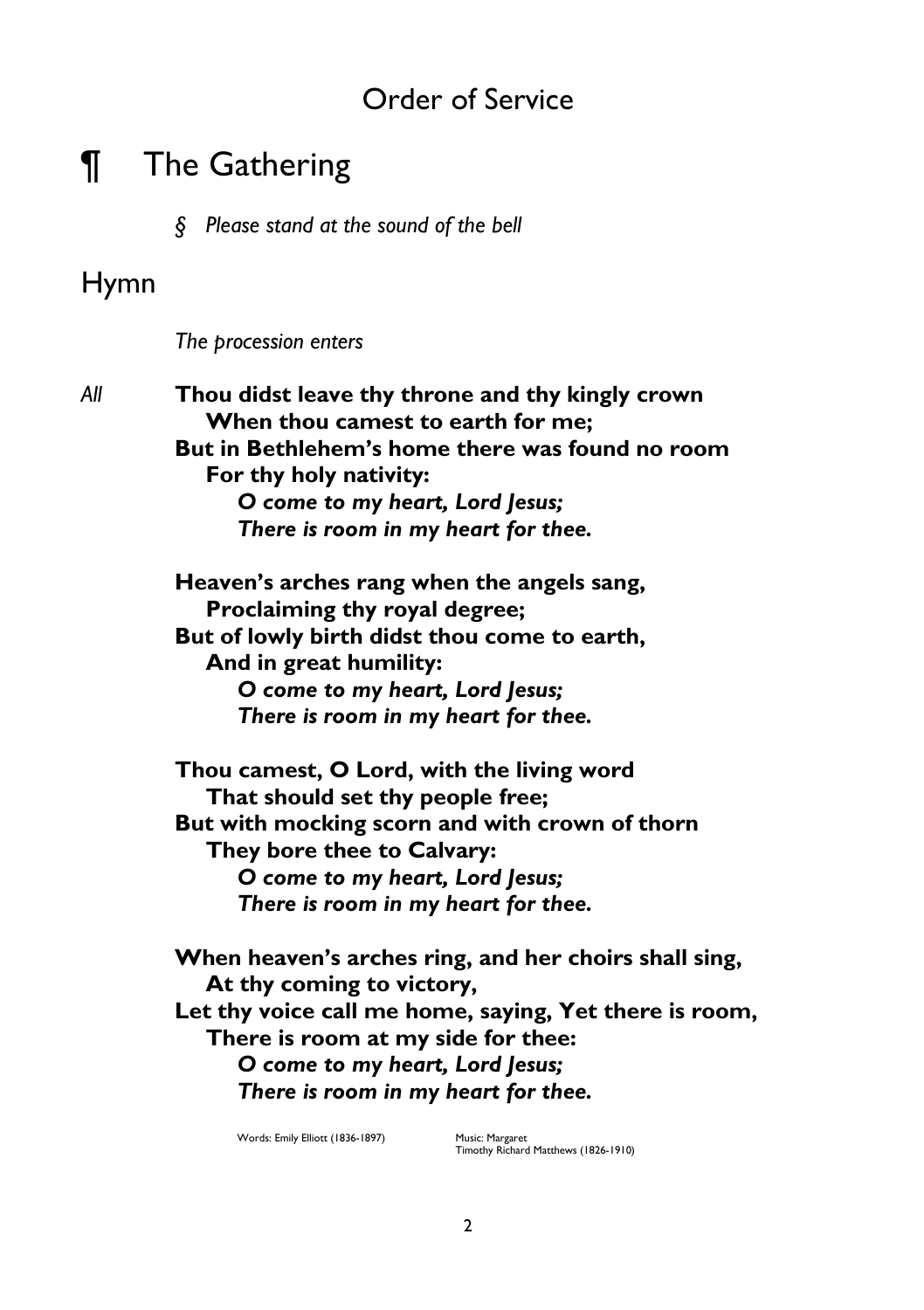† In the name of the Father, and of the Son, and of the Holy Spirit. *All* **Amen.**

### The Greeting

Welcome in the name of Christ. God's grace, mercy and peace be with you. *All* **and also with you.**

*The service is introduced*

#### Invitation to Confession

My brothers and sisters, as we prepare to celebrate the presence of Christ in word and sacrament, let us call to mind and confess our sins.

*Silence is kept*

### Confession

*All* **Almighty God, our heavenly Father, we have sinned against you, through our own fault, in thought, and word, and deed, and in what we have left undone. We are heartily sorry, and repent of all our sins. For your Son our Lord Jesus Christ's sake, forgive us all that is past; and grant that we may serve you in newness of life to the glory of your name. Amen.**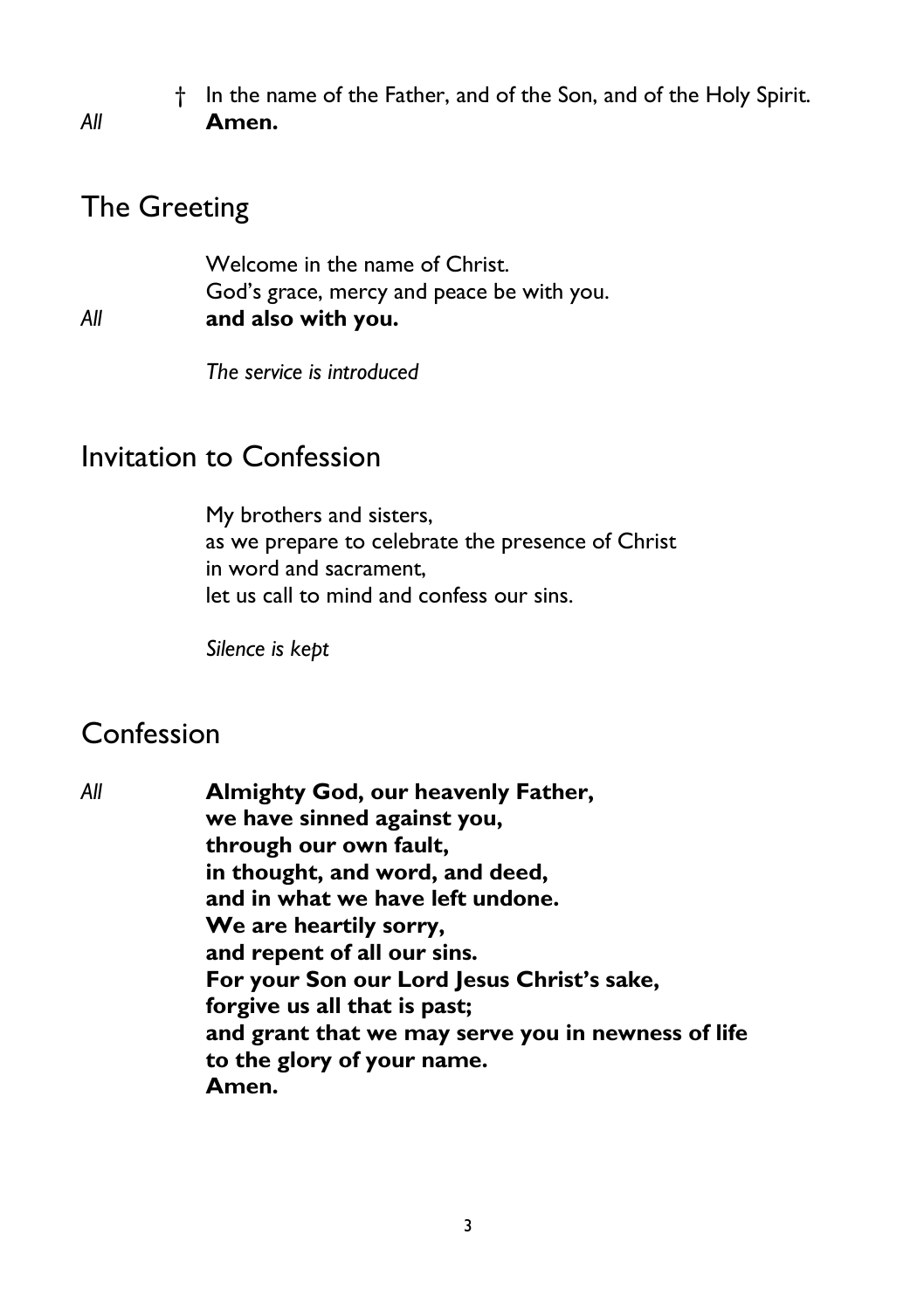# Kyries

| Αll | Lord Jesus, you strengthen us when we are weak:<br>Lord, have mercy.<br>Lord, have mercy.                               |
|-----|-------------------------------------------------------------------------------------------------------------------------|
| All | You give us courage when we are afraid:<br>Christ, have mercy.<br>Christ, have mercy.                                   |
| Αll | You help us to be generous<br>when we are tempted to think only of ourselves:<br>Lord, have mercy.<br>Lord, have mercy. |

### Absolution

| Priest | Almighty God,                                |
|--------|----------------------------------------------|
|        | who forgives all who truly repent,           |
|        | have mercy upon you,                         |
|        | pardon † and deliver you from all your sins, |
|        | confirm and strengthen you in all goodness,  |
|        | and keep you in life eternal;                |
|        | through Jesus Christ our Lord.               |
| Αll    | Amen.                                        |

### Gloria in Excelsis

*All* **Glory to God in the highest, and peace to his people on earth.**

> **Lord God, heavenly King, almighty God and Father, we worship you, we give you thanks, we praise you for your glory.**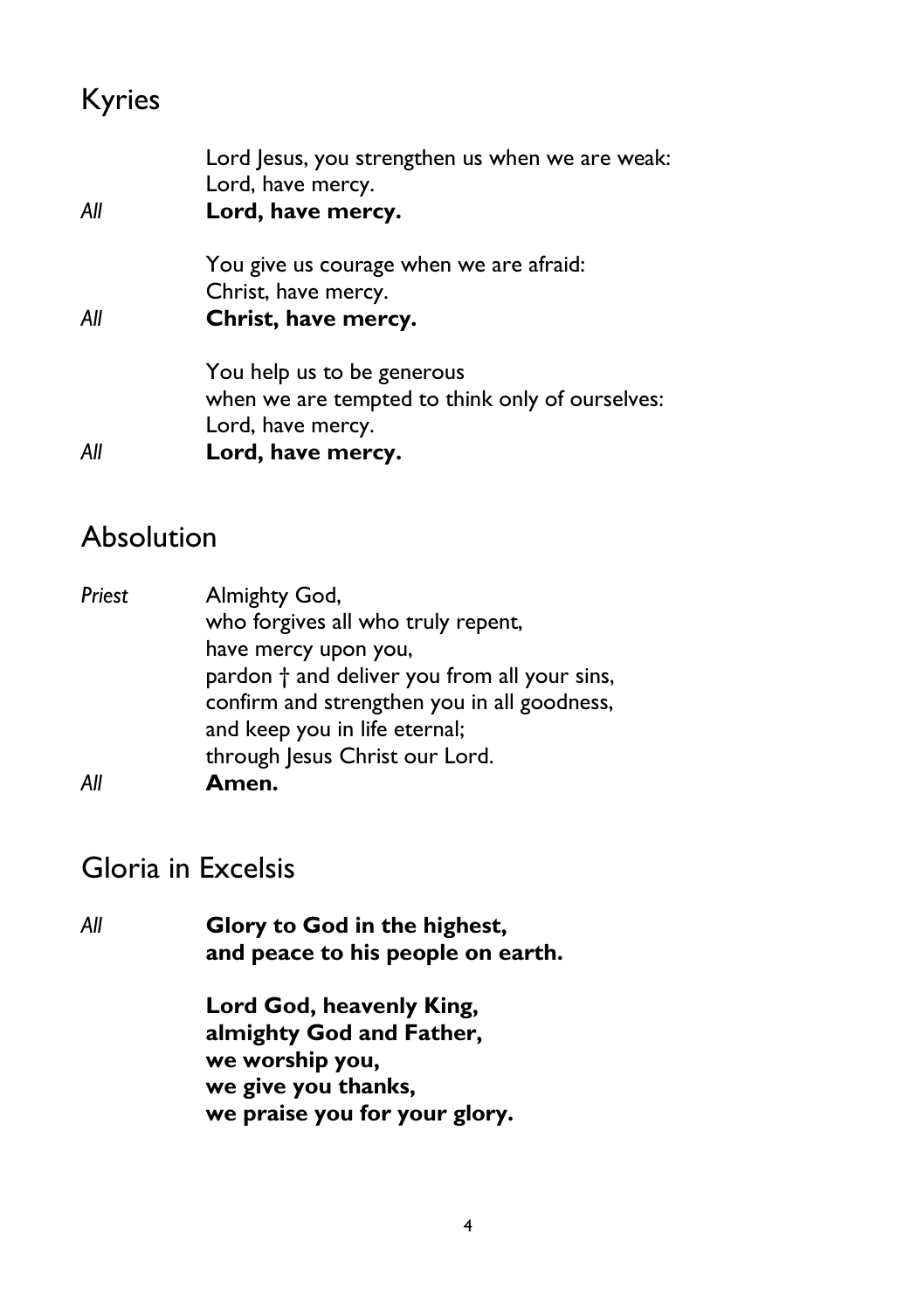**Lord Jesus Christ, only Son of the Father, Lord God, Lamb of God, you take away the sin of the world: have mercy on us; you are seated at the right hand of the Father: receive our prayer.**

**For you alone are the Holy One, you alone are the Lord, you alone are the Most High, Jesus Christ, with the Holy Spirit, in the glory of God the Father. Amen.**

#### The Collect

Let us pray.

Lord, you have taught us that all our doings without love are nothing worth: send your Holy Spirit and pour into our hearts that most excellent gift of love, the true bond of peace and of all virtues, without which whoever lives is counted dead before you. Grant this for your only Son Jesus Christ's sake, who is alive and reigns with you, in the unity of the Holy Spirit, one God, now and for ever.

*All* **Amen.**

Brothers and sisters in Christ,

now that we have prepared for this encounter with God in the holy scriptures,

let us be seated to receive into our hearts and minds the living word of the Lord as it is proclaimed to us.

*§ Please be seated*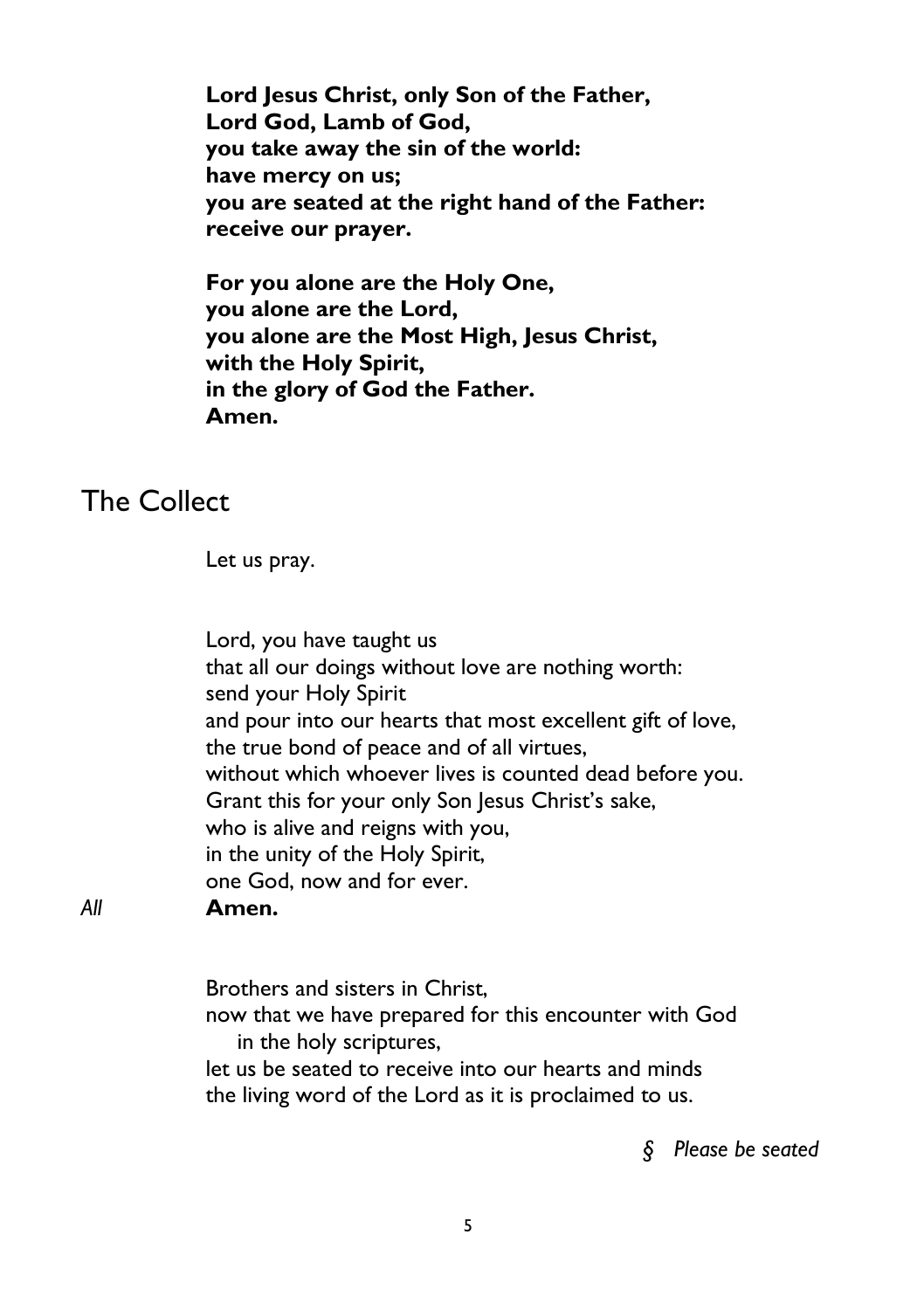# ¶ The Liturgy of the Word

### First Reading

*Reader* A reading from the First Book of the Kings.

The Lord said to Elijah, 'Go, return on your way to the wilderness of Damascus; when you arrive, you shall anoint Hazael as king over Aram. Also you shall anoint Jehu son of Nimshi as king over Israel; and you shall anoint Elisha son of Shaphat of Abel-meholah as prophet in your place.'

So he set out from there, and found Elisha son of Shaphat, who was ploughing. There were twelve yoke of oxen ahead of him, and he was with the twelfth. Elijah passed by him and threw his mantle over him. He left the oxen, ran after Elijah, and said, 'Let me kiss my father and my mother, and then I will follow you.' Then Elijah said to him, 'Go back again; for what have I done to you?' He returned from following him, took the yoke of oxen, and slaughtered them; using the equipment from the oxen, he boiled their flesh, and gave it to the people, and they ate. Then he set out and followed Elijah, and became his servant.

1 Kings 19.15-16, 19-21

#### This is the word of the Lord. *All* **Thanks be to God.**

### Psalm



Cantor Preserve me, O God, for in you have I taken refuge; I have said to the Lord, 'You are my lord, all my good depends on you.' All my delight is upon the godly that are in the land, upon those who are noble in heart. *Response*

 Though the idols are legion that many run after, their drink offerings of blood I will not offer, neither make mention of their names upon my lips. *Response*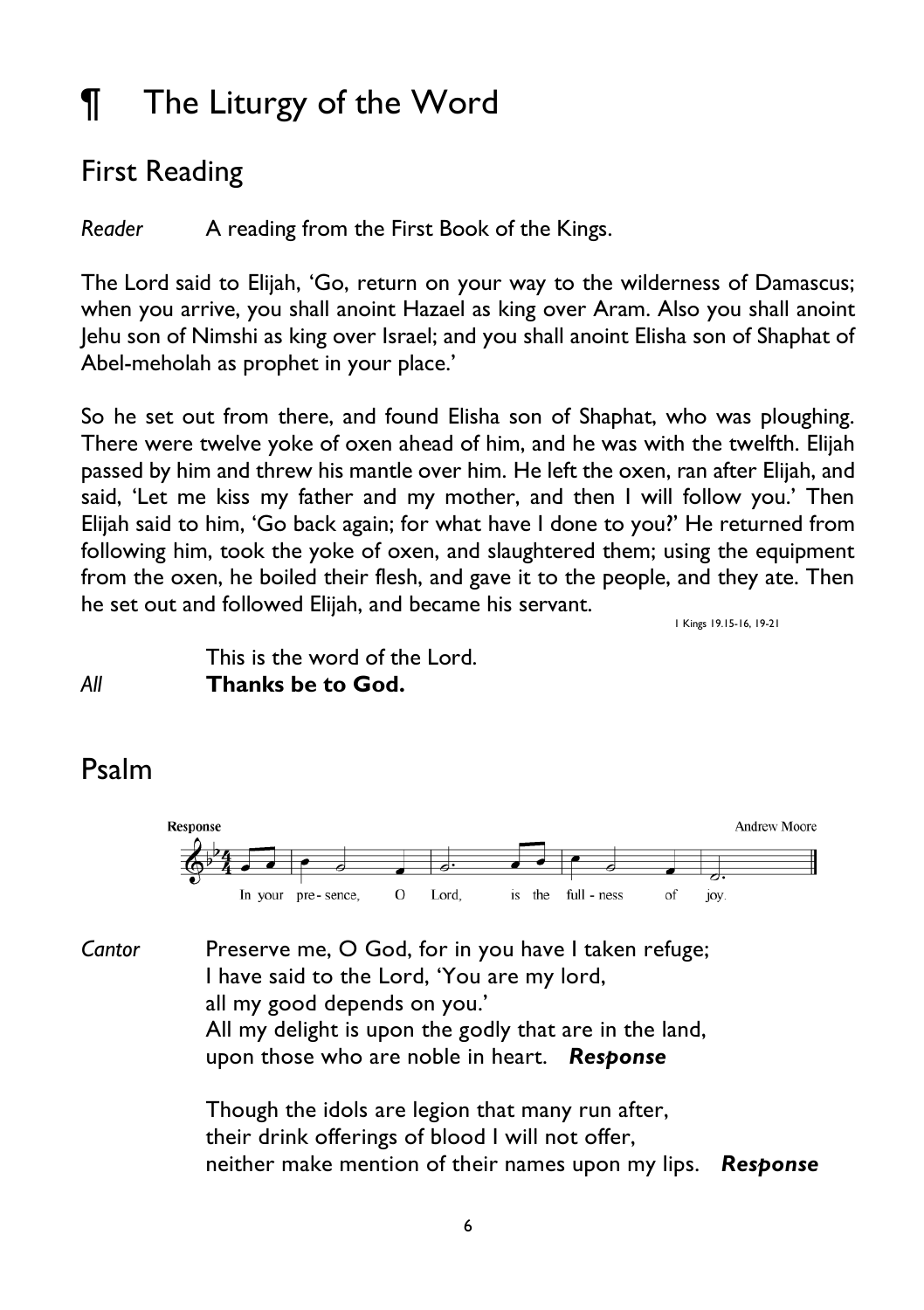The Lord himself is my portion and my cup; in your hands alone is my fortune. My share has fallen in a fair land; indeed, I have a goodly heritage. *Response*

 I will bless the Lord who has given me counsel, and in the night watches he instructs my heart. I have set the Lord always before me; he is at my right hand; I shall not fall. *Response*

 Wherefore my heart is glad and my spirit rejoices; my flesh also shall rest secure. For you will not abandon my soul to Death, nor suffer your faithful one to see the Pit. *Response*

 You will show me the path of life; in your presence is the fullness of joy and in your right hand are pleasures for evermore. *Response*

*§ Please stand*

### Holy Gospel

#### **Acclamation**



Speak, Lord, for your servant is listening: you have the words of eternal life.

*All* **Alleluia.**

*All*

The Lord be with you *All* **and also with you.**

Hear the Gospel of our Lord Jesus Christ according to Luke.

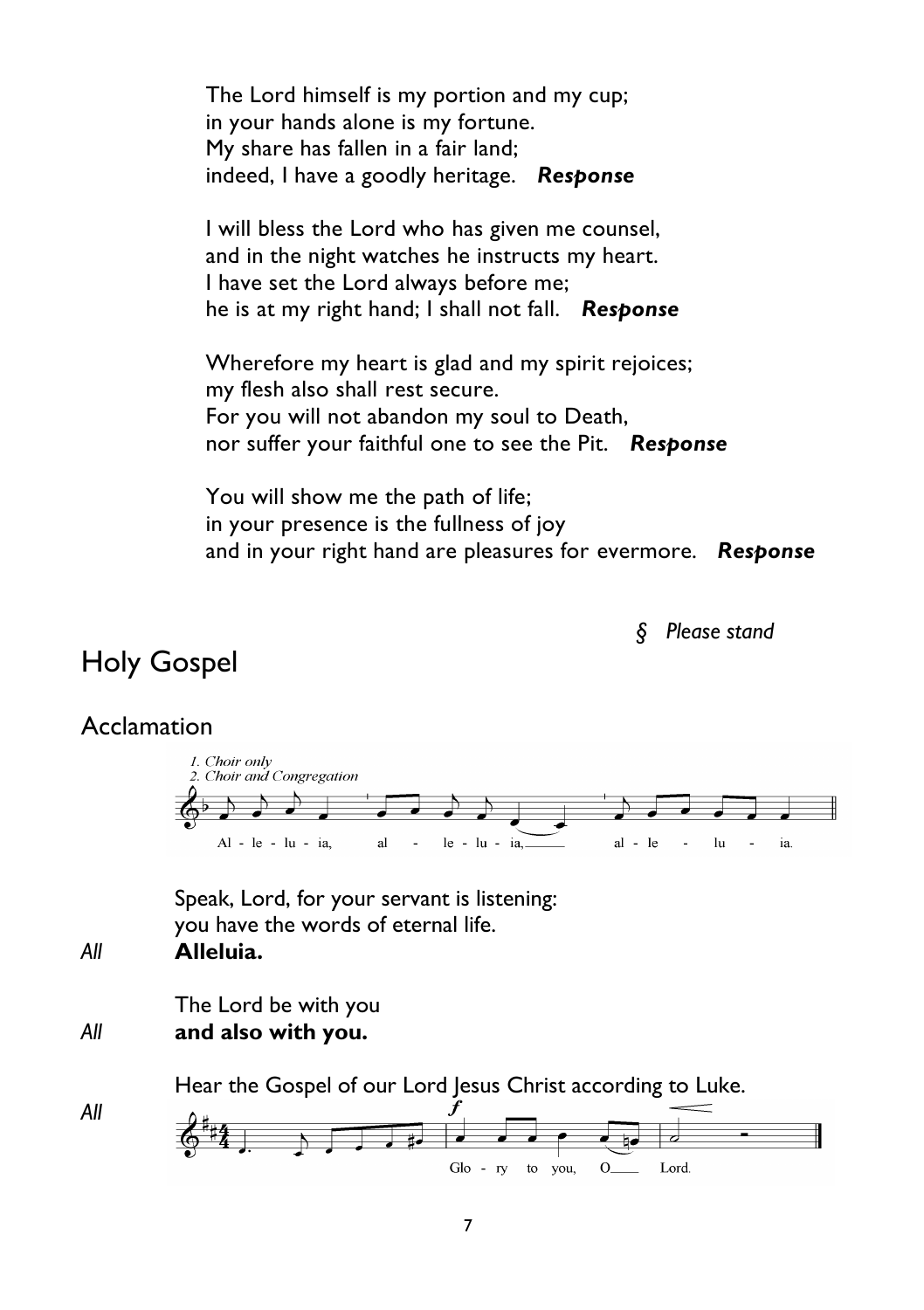When the days drew near for him to be taken up, he set his face to go to Jerusalem. And he sent messengers ahead of him. On their way they entered a village of the Samaritans to make ready for him; but they did not receive him, because his face was set towards Jerusalem. When his disciples James and John saw it, they said, 'Lord, do you want us to command fire to come down from heaven and consume them?' But he turned and rebuked them. Then they went on to another village.

As they were going along the road, someone said to him, 'I will follow you wherever you go.' And Jesus said to him, 'Foxes have holes, and birds of the air have nests; but the Son of Man has nowhere to lay his head.' To another he said, 'Follow me.' But he said, 'Lord, first let me go and bury my father.' But Jesus said to him, 'Let the dead bury their own dead; but as for you, go and proclaim the kingdom of God.' Another said, 'I will follow you, Lord; but let me first say farewell to those at my home.' Jesus said to him, 'No one who puts a hand to the plough and looks back is fit for the kingdom of God.' Luke 9.51-62



The Homily

*§ Please be seated*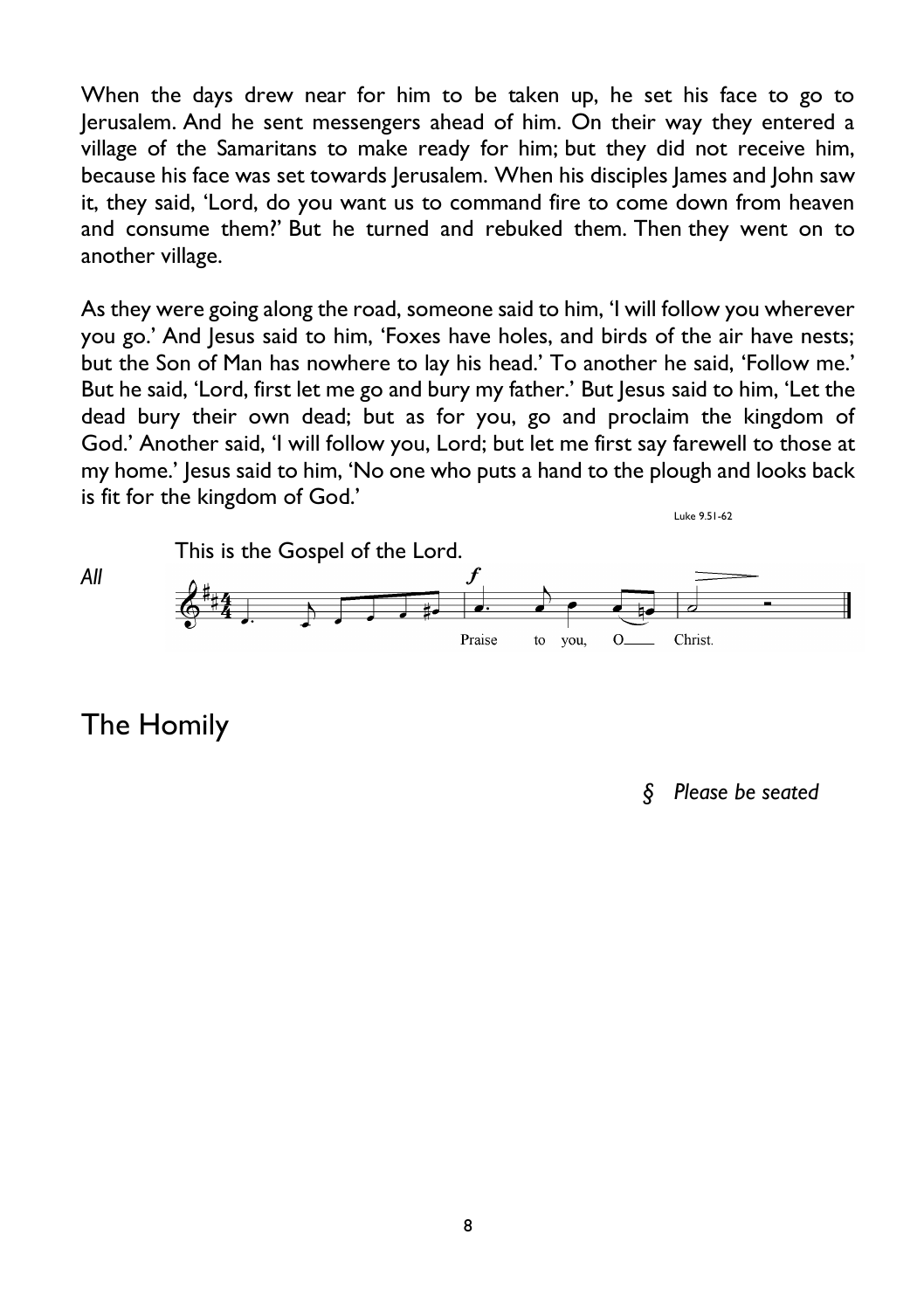#### The Nicene Creed

*§ Please stand*

Let us declare our faith in God, Father, Son and Holy Spirit.

*All* **We believe in one God, the Father, the Almighty, maker of heaven and earth, of all that is, seen and unseen.**

> **We believe in one Lord, Jesus Christ, the only Son of God, eternally begotten of the Father, God from God, Light from Light, true God from true God, begotten, not made, of one Being with the Father; through him all things were made.**

*All may For us and for our salvation he came down from heaven, bow was incarnate from the Holy Spirit and the Virgin Mary and was made man.*

> **For our sake he was crucified under Pontius Pilate; he suffered death and was buried. On the third day he rose again in accordance with the Scriptures; he ascended into heaven and is seated at the right hand of the Father. He will come again in glory to judge the living and the dead, and his kingdom will have no end.**

**We believe in the Holy Spirit, the Lord, the giver of life, who proceeds from the Father and the Son, who with the Father and the Son is worshipped and glorified, who has spoken through the prophets. We believe in one holy catholic and apostolic Church. We acknowledge one baptism for the forgiveness of sins. We look for the resurrection of the dead, and the life of the world to come. Amen.**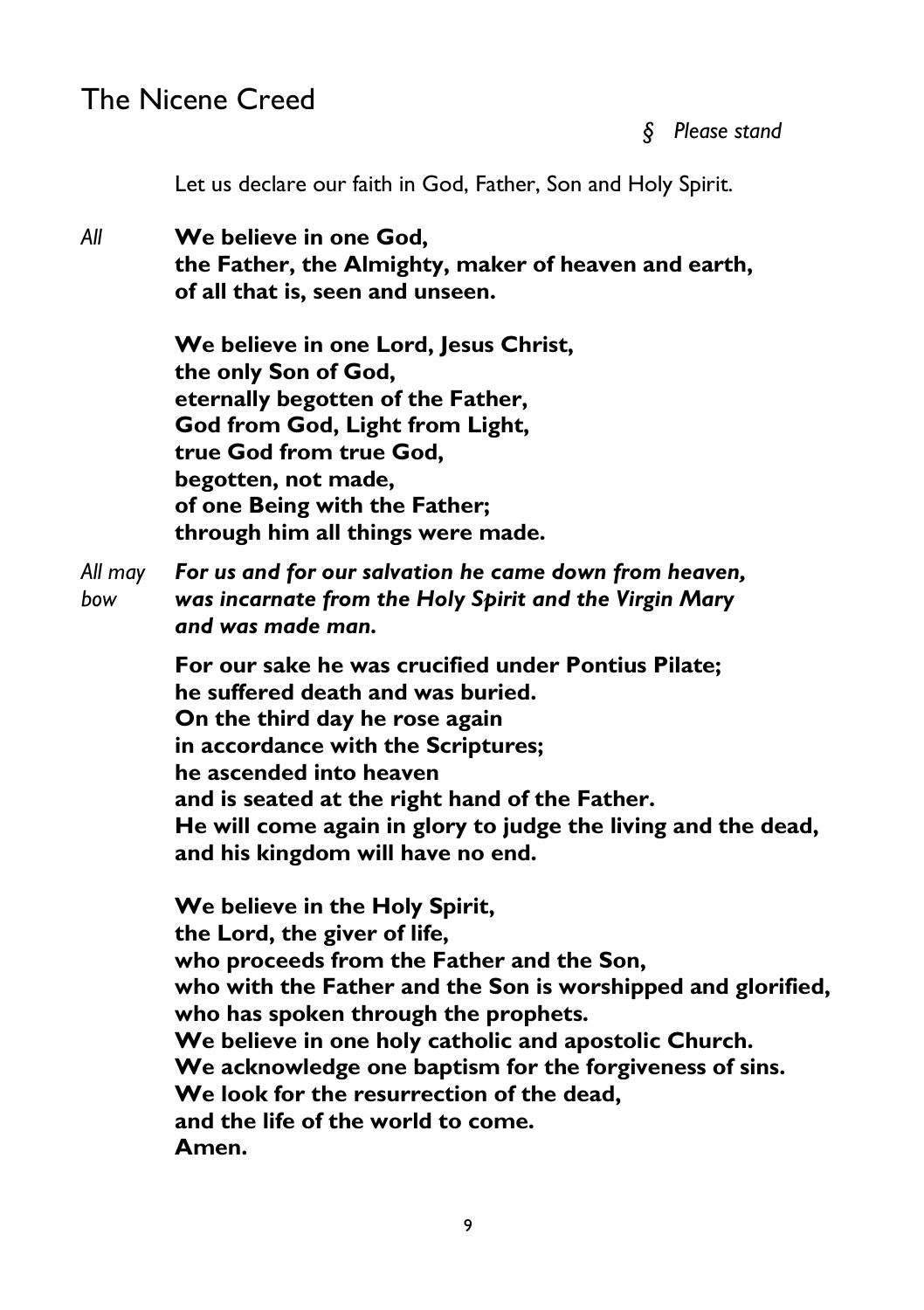### Prayers of the Faithful

In setting out for Jerusalem Jesus gave us an example of his fidelity to God and to us. Let us pray for the grace that we too may be faithful.

*§ Please kneel or sit*

*After each petition*

*Intercessor* Lord, you have created us: *All* **make us worthy of our calling.**

Lord, grant that we who have committed ourselves to follow you, may not keep on looking back, but may go forward in faith, hope and love, and so be found worthy of your kingdom. We ask this through Jesus Christ our Lord. *All* **Amen.**

# ¶ The Liturgy of the Sacrament

*§ Please stand*

### Sign of Peace

Let the peace of Christ rule in your hearts, since as members of one body you are called to peace.

The peace of the Lord be always with you *All* **and also with you.**

Let us offer each other a sign of Christ's peace.

*Please respect the needs of those who prefer to do so without physical contact*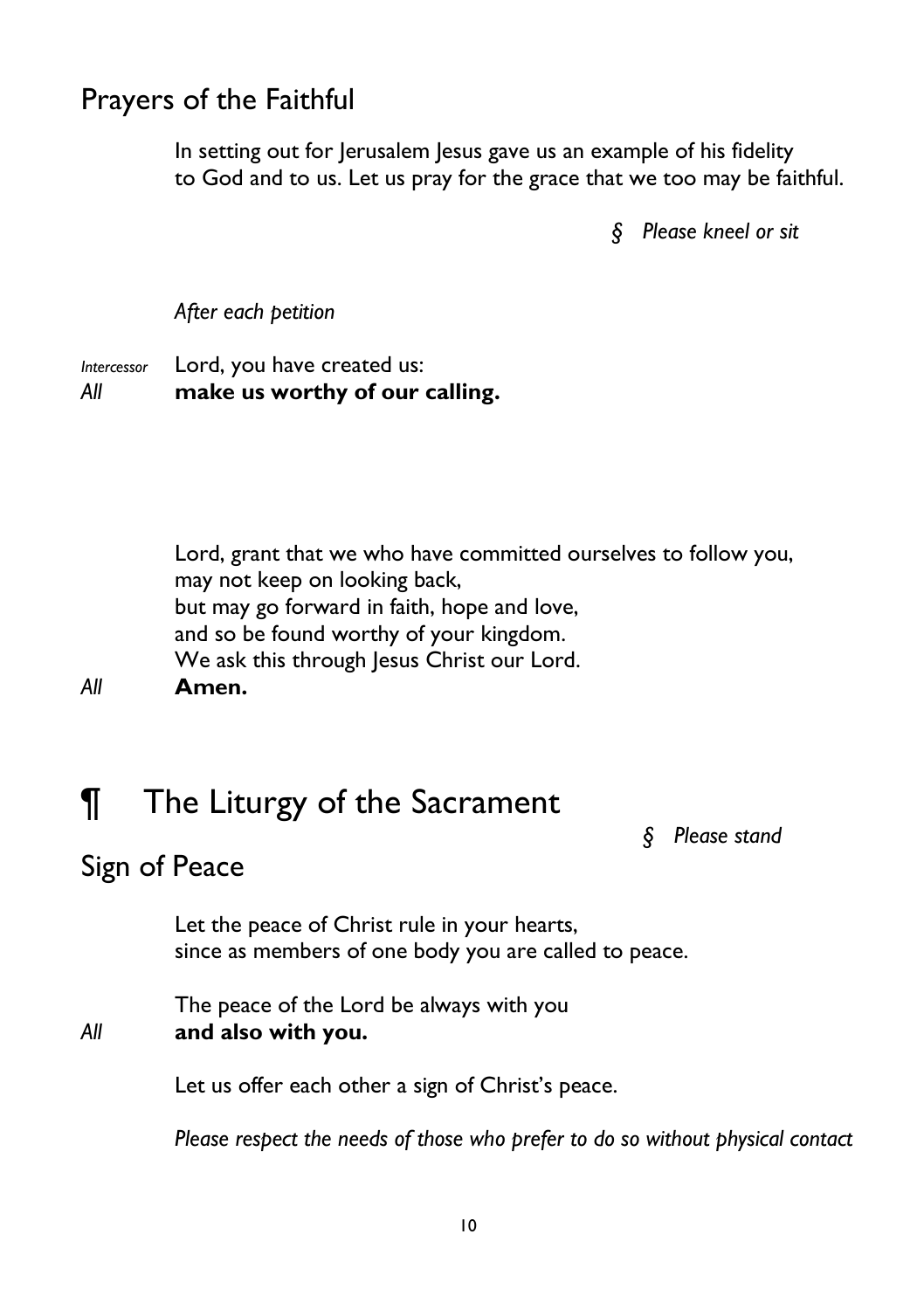## Hymn

| All | Immortal Love for ever full,                                                                         |
|-----|------------------------------------------------------------------------------------------------------|
|     | For ever flowing free,                                                                               |
|     | For ever shared, for ever whole,                                                                     |
|     | A never-ebbing sea!                                                                                  |
|     | Our outward lips confess the name,                                                                   |
|     | All other names above;                                                                               |
|     | Love only knoweth whence it came,                                                                    |
|     | And comprehendeth love.                                                                              |
|     | We may not climb the heavenly steeps                                                                 |
|     | To bring the Lord Christ down;                                                                       |
|     | In vain we search the lowest deeps,                                                                  |
|     | For him no depths can drown;                                                                         |
|     | But warm, sweet, tender, even yet                                                                    |
|     | A present help is he;                                                                                |
|     | And faith has still its Olivet,                                                                      |
|     | And love its Galilee.                                                                                |
|     | The healing of his seamless dress                                                                    |
|     | Is by our beds of pain;                                                                              |
|     | We touch him in life's throng and press,                                                             |
|     | And we are whole again.                                                                              |
|     | Through him the first fond prayers are said                                                          |
|     | Our lips of childhood frame;                                                                         |
|     | The last low whispers of our dead                                                                    |
|     | Are burdened with his name.                                                                          |
|     | Alone, O Love ineffable,                                                                             |
|     | Thy saving name is given;                                                                            |
|     | To turn aside from thee is hell,                                                                     |
|     | To walk with thee is heaven!                                                                         |
|     | Words: John Whittier (1807-1892)<br>Music: Bishopthorpe (St Paul's)<br>Jeremiah Clarke (c.1673-1707) |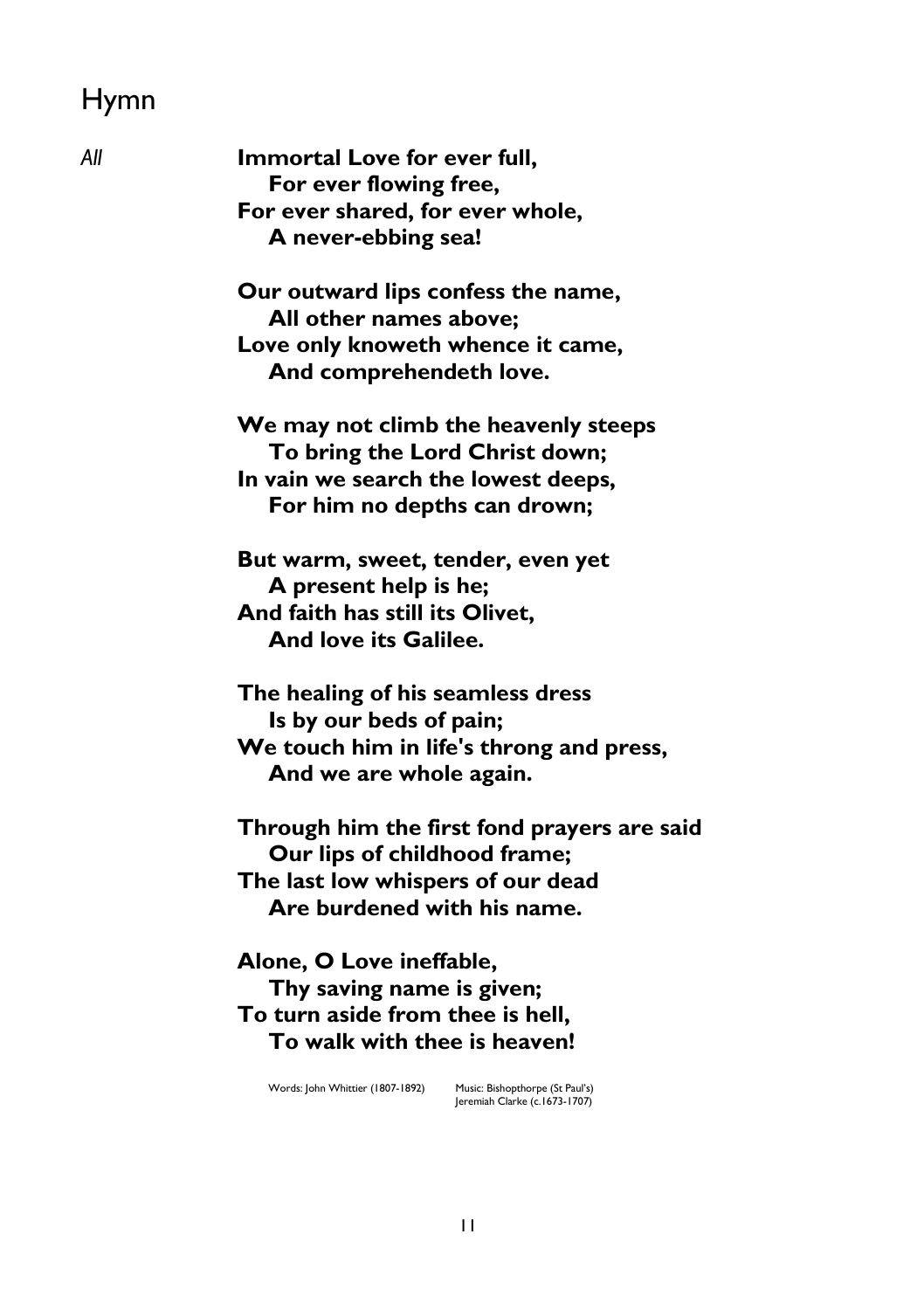### Invitation to Prayer

Pray, my brothers and sisters, that our sacrifice may be acceptable to God, the almighty Father.

*All* **May the Lord accept the sacrifice at your hands for the praise and glory of his name, for our good, and the good of all his Church.**

#### Prayer over the Gifts

O God, through these holy mysteries you graciously accomplished the effects of your mysteries, grant that the deeds by which we serve you may be worthy of these sacred gifts. Through Jesus Christ our Lord.

*All* **Amen.**

#### The Eucharistic Prayer

The Lord be with you

*All* **and also with you.**

Lift up your hearts.

*All* **We lift them to the Lord.**

Let us give thanks to the Lord our God. *All* **It is right to give thanks and praise.**

> It is truly right and just, our duty and our salvation, always and everywhere to give give you thanks, holy Father, almighty and eternal God,

From sunrise to sunset this day is holy, for Christ has risen from the tomb and scattered the darkness of death with light that will not fade. This day the risen Lord walks with your gathered people, unfolds for us your word, and makes himself known in the breaking of the bread.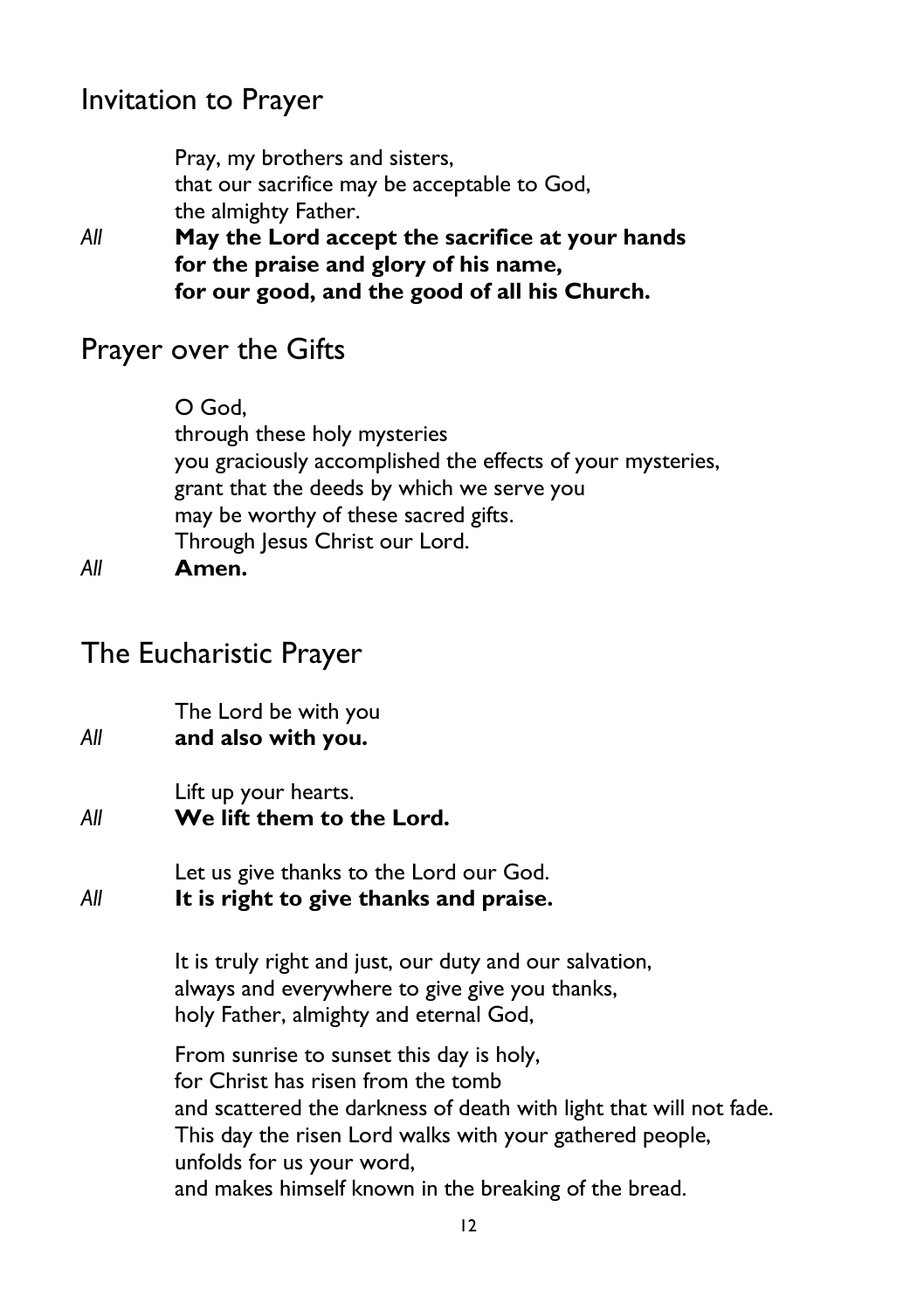And though the night will overtake this day you summon us to live in endless light, the never-ceasing sabbath of the Lord.

And so, with choirs of angels and with all the heavenly host, we proclaim your glory and join their unending song of praise:

#### *All* **Holy, holy, holy, Lord God of power and might. heaven and earth are full of your glory. Hosanna in the highest.**

#### **Blessed is he who comes in the name of the Lord. Hosanna in the highest.**

Lord, you are holy indeed, the source of all holiness; grant that by the power of your Holy Spirit, and according to your holy will, these gifts of bread and wine may be to us the body and blood of our Lord Jesus Christ;

who, in the same night that he was betrayed, took bread and gave you thanks; he broke it and gave it to his disciples, saying:

Take, eat; this is my body which is given for you; do this in remembrance of me.

In the same way, after supper he took the cup and gave you thanks; he gave it to them, saying:

*All*

Drink this, all of you; this is my blood of the new covenant, which is shed for you and for many for the forgiveness of sins. Do this, as often as you drink it, in remembrance of me.

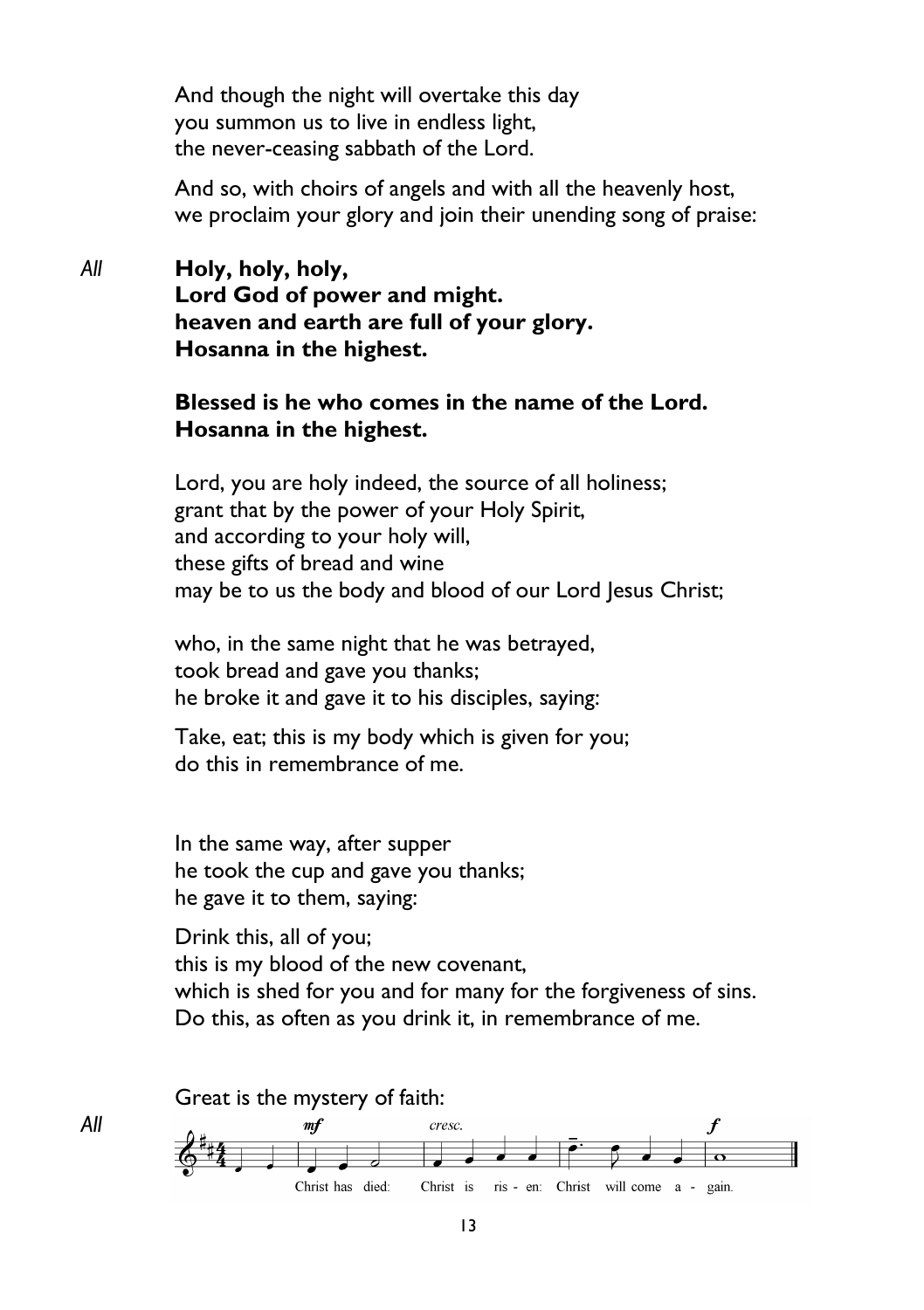And so, Father, calling to mind his death on the cross, his perfect sacrifice made once for the sins of the whole world, rejoicing in his mighty resurrection and glorious ascension, and looking for his coming in glory, we celebrate this memorial of our redemption. As we offer you this our sacrifice of praise and thanksgiving, we bring before you this bread and this cup and we thank you for counting us worthy to stand in your presence and serve you.

Send the Holy Spirit on your people and gather into one in your kingdom all who share this one bread and one cup, so that we, in the company of Mary the Virgin Mother of God, Saint Matthew and all the saints, may praise and glorify you for ever, through Jesus Christ our Lord; by whom, and with whom, and in whom, in the unity of the Holy Spirit, all honour and glory be yours, almighty Father, for ever and ever.

A- men

*The Blessed Sacrament is elevated and bells are rung*

*§ Please kneel or sit*

#### The Lord's Prayer

*All*

Let us pray with confidence in the words our Saviour taught us

*All* **Our Father, who art in heaven, hallowed be thy name; thy kingdom come; thy will be done; on earth as it is in heaven. Give us this day our daily bread.**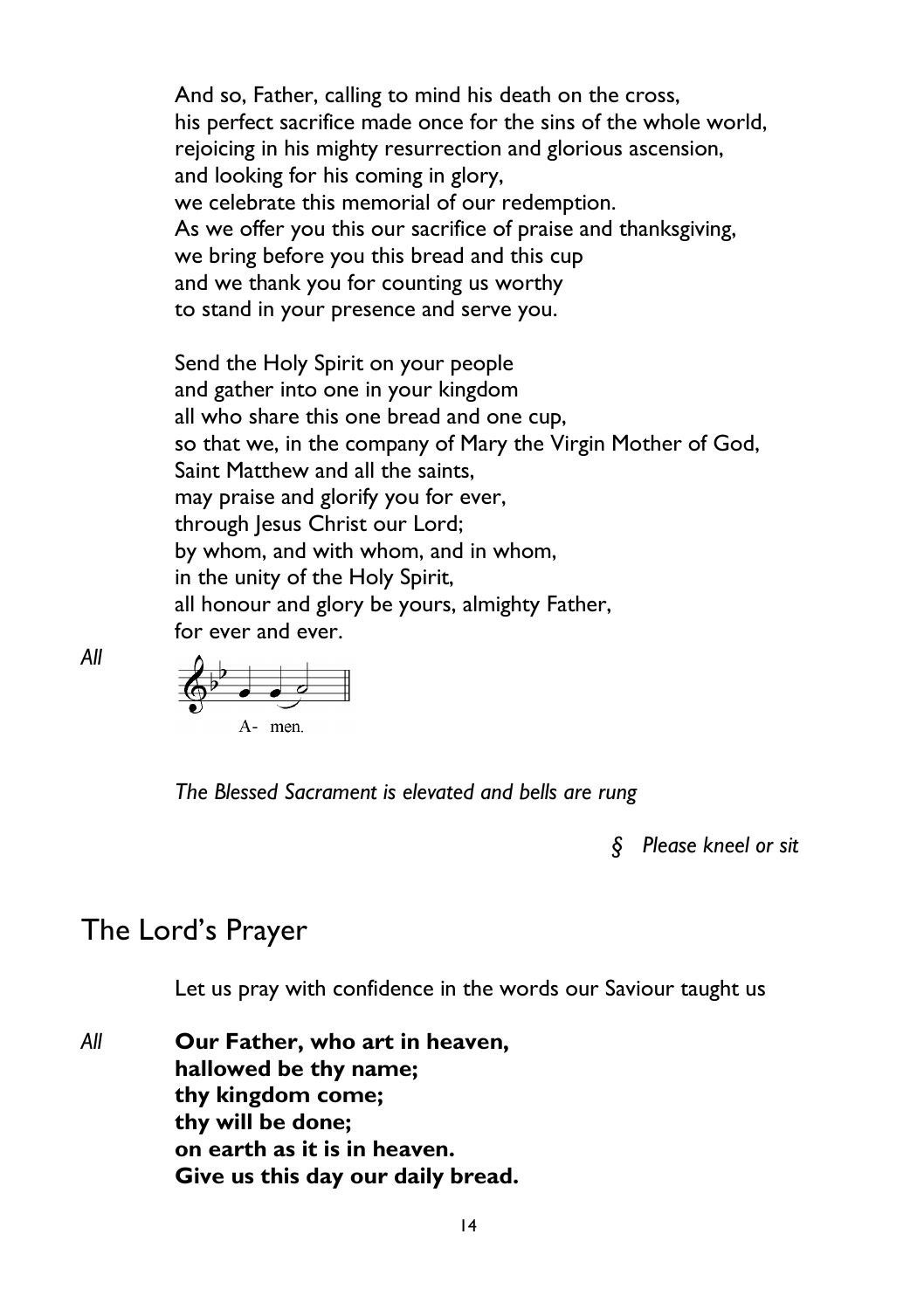**And forgive us our trespasses, as we forgive those who trespass against us. And lead us not into temptation; but deliver us from evil.**

**For thine is the kingdom, the power, and the glory, for ever and ever. Amen.**

### Breaking of the Bread

My flesh is food indeed, and my blood is drink indeed, says the Lord.

*All* **Those who eat my flesh and drink my blood dwell in me and I in them.**

### Agnus Dei

*All* **Lamb of God, you take away the sin of the world, have mercy on us.**

> **Lamb of God, you take away the sin of the world, have mercy on us.**

> **Lamb of God, you take away the sin of the world, grant us peace.**

### Invitation to Communion

Behold the Lamb of God who takes away the sin of the world. Blessed are those who are called to his supper. *All* **Lord, I am not worthy to receive you,**

**but only say the word and I shall be healed.**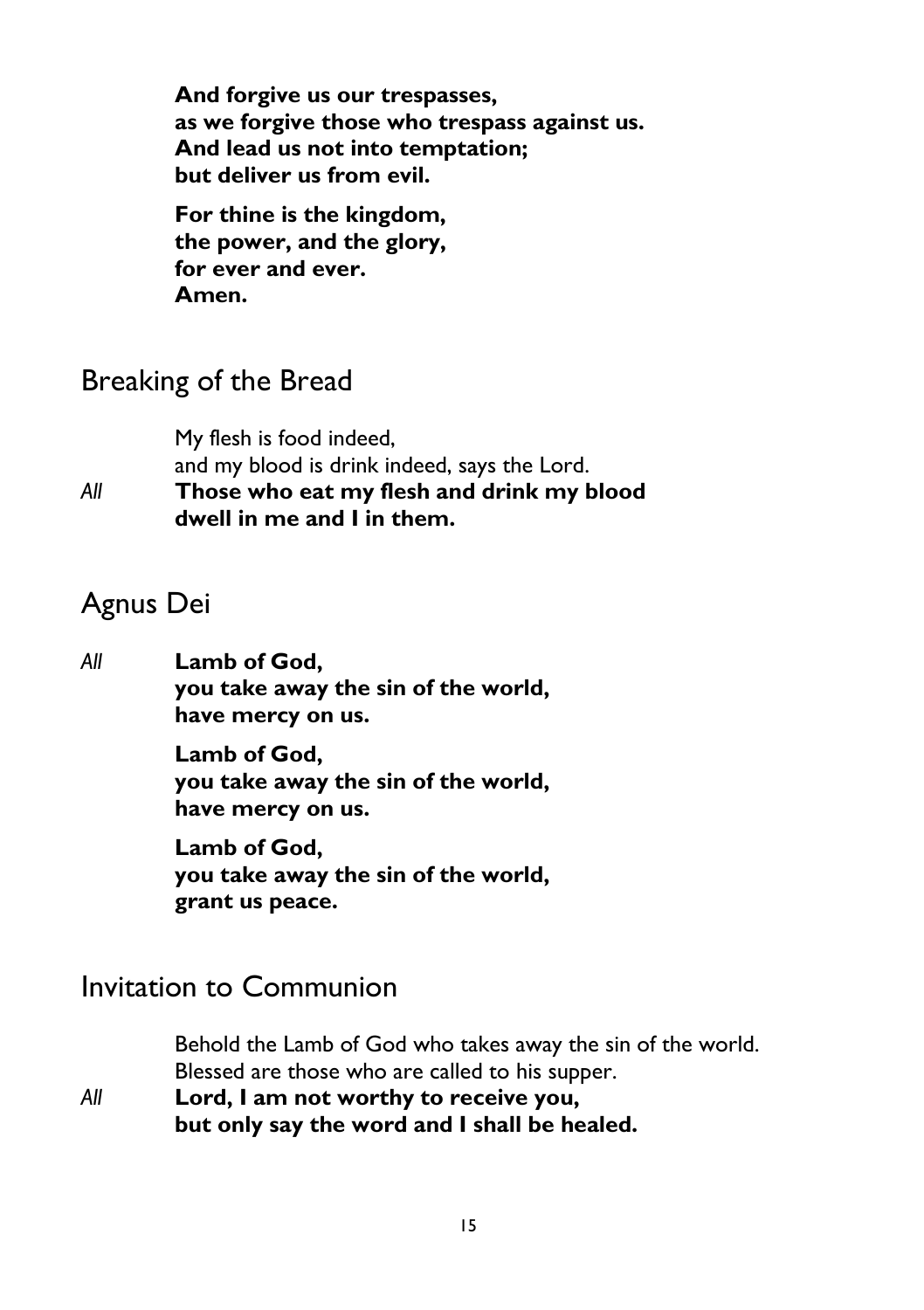### Giving of Communion

Bless the Lord, O my soul, and all that is within me bless his holy name.

*Baptised persons who are communicant members of other Churches are warmly invited to receive Holy Communion.*

*The Blessed Sacrament is available in both kinds (bread and wine). If you prefer to receive the consecrated bread only, please feel free to do so.*

*Alternatively, if you wish to receive a blessing, please bring this booklet with you as a sign.*

#### Spiritual Communion – *for those at home*

### Act of Reception

*All* In union, blessed Jesus, with the faithful gathered at every altar of your Church where your blessed Body and Blood are offered this day,

*(and remembering particularly my own parish …)* 

I long to offer you praise and thanksgiving, for creation and all the blessings of this life, for the redemption won for us by your life, death, and resurrection, for the means of grace and the hope of glory.

*(and particularly for the blessings given me …)*

I believe that you are truly present in the Holy Sacrament, and, since I cannot at this time receive communion, I pray you to come into my heart. I unite myself with you and embrace you with all my heart, my soul, and my mind. Let nothing separate me from you; let me serve you in this life until, by your grace, I come to your glorious kingdom and unending peace. Amen.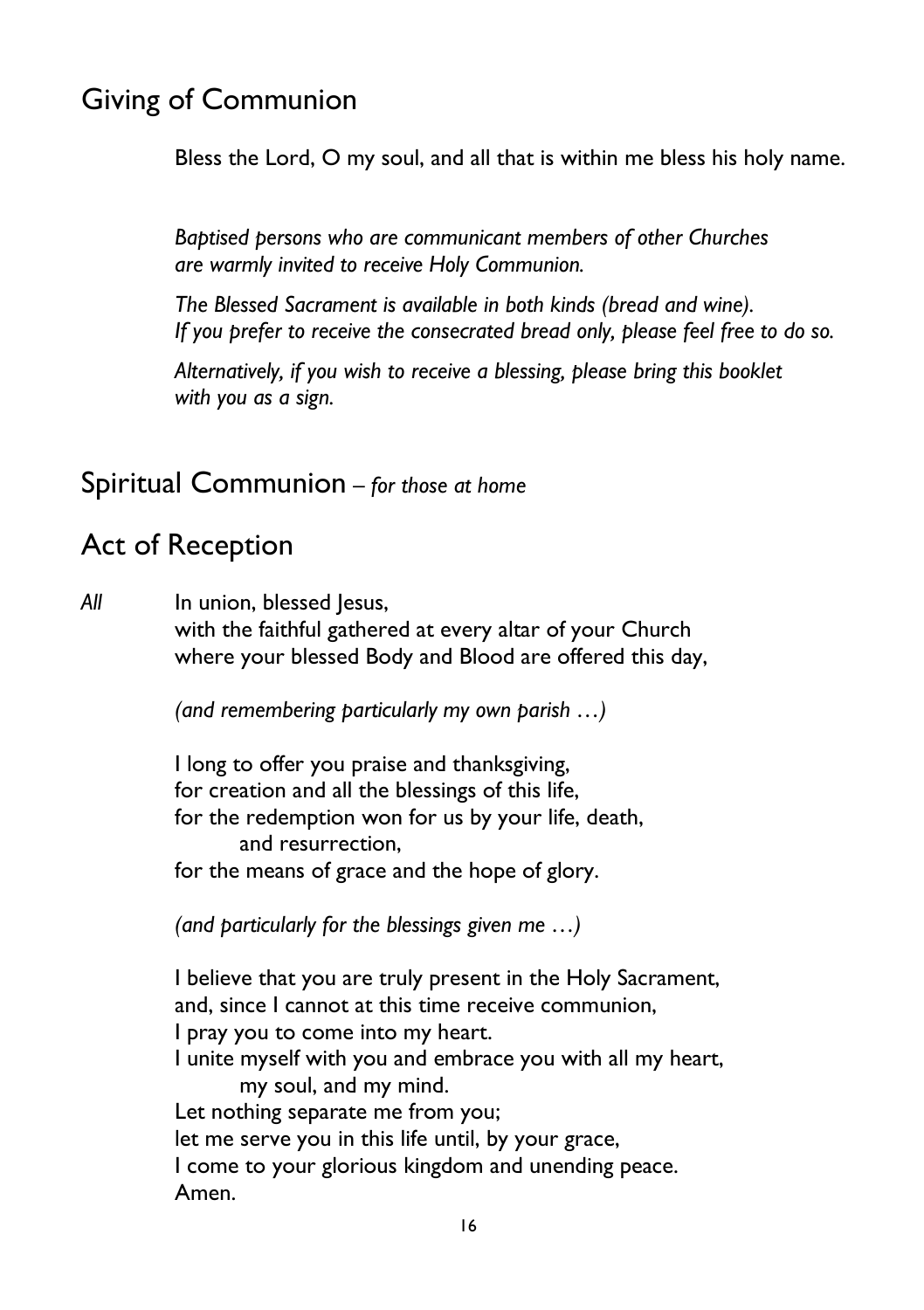## Hymn

| Αll | Jesu, the very thought of thee<br>With sweetness fills my breast;<br>But sweeter far thy face to see,<br>And in thy presence rest.                                                            |
|-----|-----------------------------------------------------------------------------------------------------------------------------------------------------------------------------------------------|
|     | No voice can sing, nor heart can frame,<br>Nor can the memory find,<br>A sweeter sound than thy blest name,                                                                                   |
|     | O Saviour of mankind!<br>O hope of every contrite heart,                                                                                                                                      |
|     | O joy of all the meek,                                                                                                                                                                        |
|     | To those who fall, how kind thou art!<br>How good to those who seek!                                                                                                                          |
|     | But what to those who find? Ah, this<br>Nor tongue nor pen can show;<br>The love of Jesus, what it is<br>None but his loved ones know.                                                        |
|     | Jesu, our only joy be thou,<br>As thou our prize wilt be;                                                                                                                                     |
|     | Jesu, be thou our glory now,                                                                                                                                                                  |
|     | And through eternity.                                                                                                                                                                         |
|     | Words: Jesu dulcis memoria<br>Music: St Botolph<br>Bernard of Clairvaux (attributed) (1090-1153)<br>Gorgon Slater (1896-1979)<br>Anonymous Latin (12th century)<br>Edward Caswall (1814-1878) |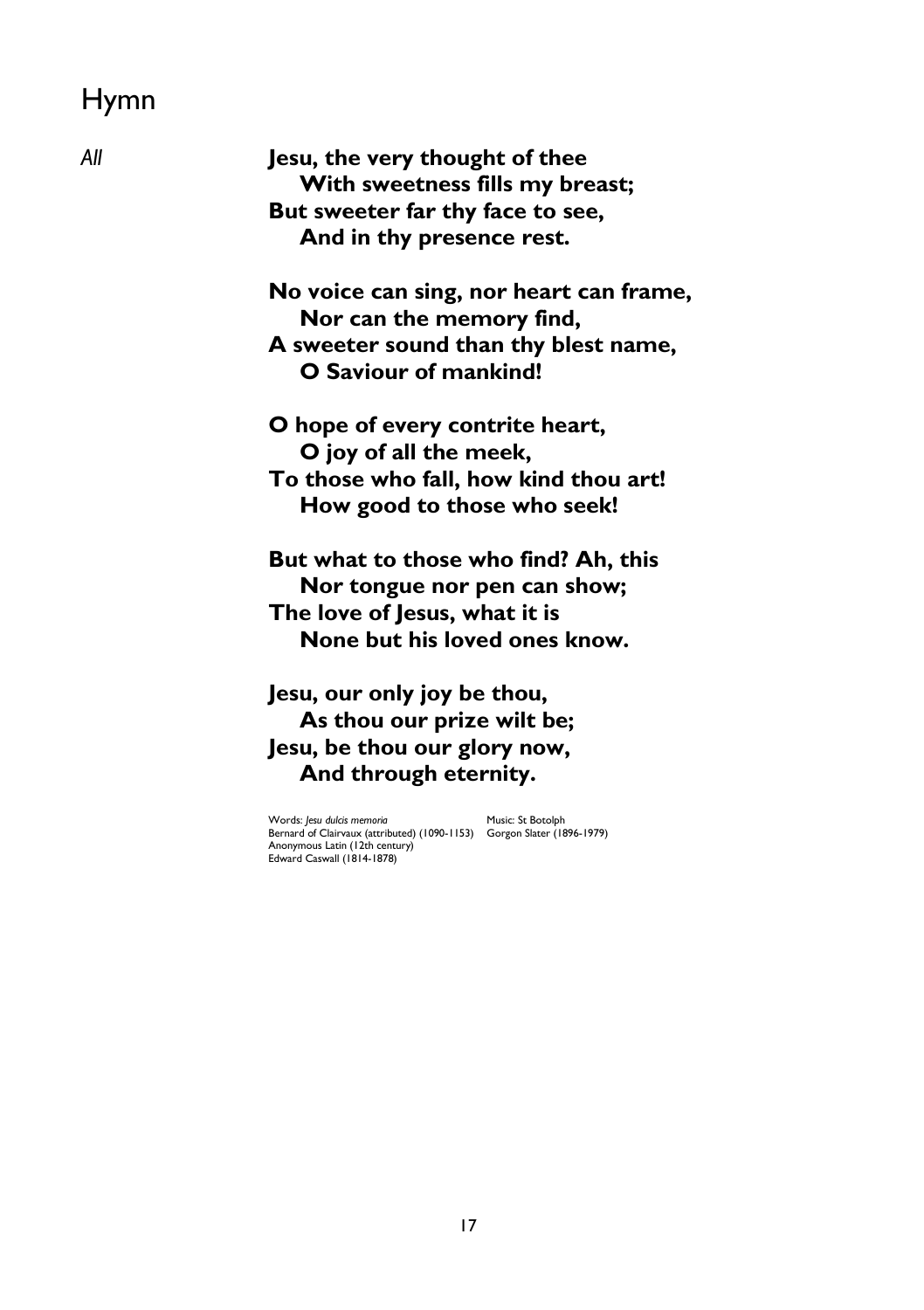### Prayer after Communion

Let us pray.

*§ Please stand*

Loving Father, we thank you for feeding us at the supper of your Son: sustain us with your Spirit, that we may serve you here on earth until our joy is complete in heaven, and we share in the eternal banquet with Jesus Christ our Lord.

*All* **Amen.**

**We thank you, Lord, that you have fed us in this sacrament, united us with Christ, and given us a foretaste of the heavenly banquet prepared for all peoples. Amen.**

### Hymn

| My God, how wonderful thou art,<br>Thy majesty how bright,<br>How beautiful thy mercy-seat,                                 |
|-----------------------------------------------------------------------------------------------------------------------------|
| In depths of burning light!                                                                                                 |
| How dread are thine eternal years,<br>O everlasting Lord,                                                                   |
| By prostrate spirits day and night<br>Incessantly adored!                                                                   |
| How wonderful, how beautiful,<br>The sight of thee must be,<br>Thine endless wisdom, boundless power,<br>And aweful purity! |
|                                                                                                                             |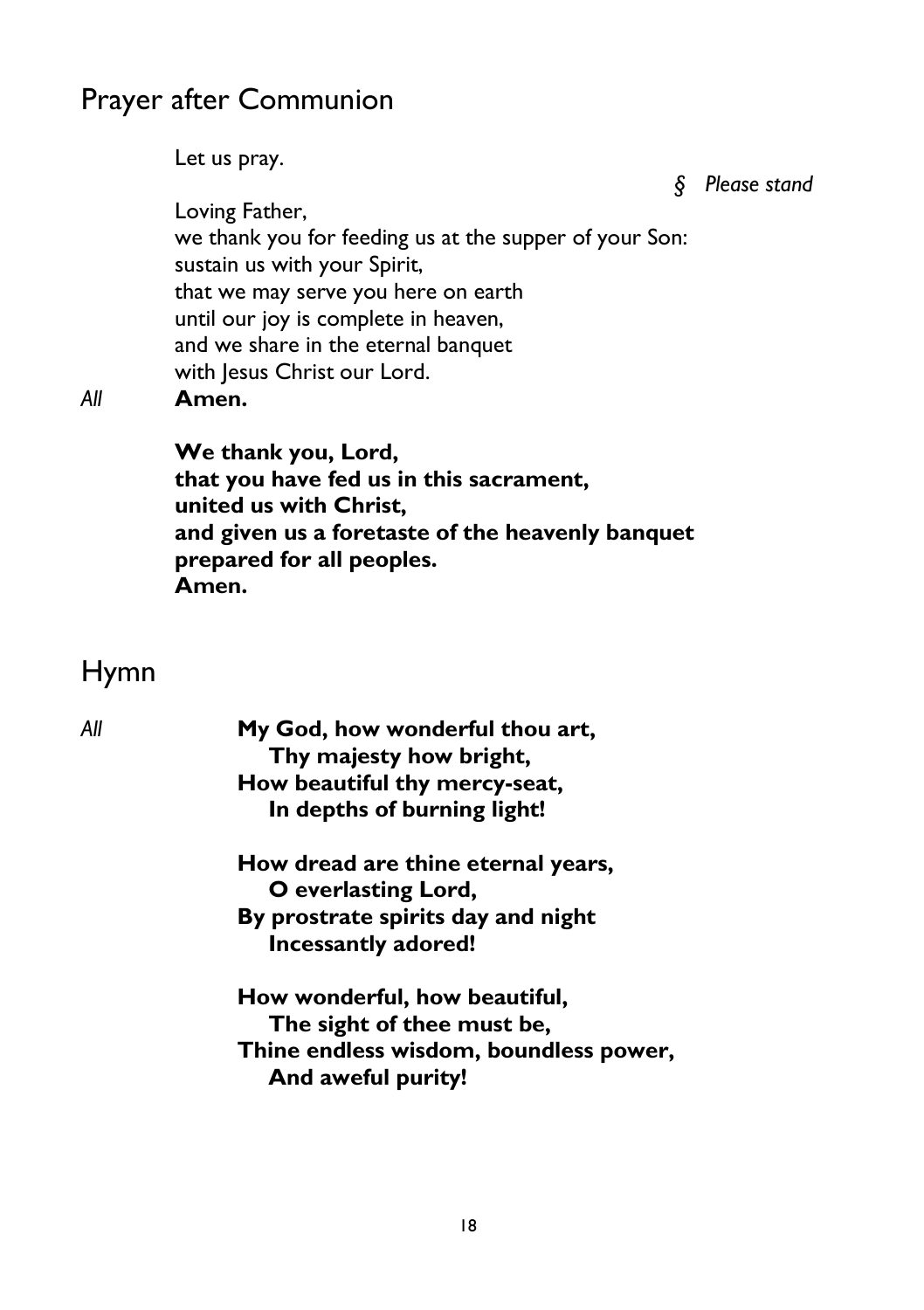**O, how I fear thee, living God, With deepest, tenderest fears, And worship thee with trembling hope, And penitential tears!**

**Yet I may love thee too, O Lord, Almighty as thou art, For thou hast stooped to ask of me The love of my poor heart.**

**No earthly father loves like thee, No mother, e'er so mild, Bears and forbears as thou hast done With me thy sinful child.**

**Father of Jesus, love's reward, What rapture will it be Prostrate before thy throne to lie, And gaze and gaze on thee.**

Words: Frederick William Faber (1814-1863) Music: Westminster James Turle (1802-1882)

Notices for the Community

*§ Please be seated*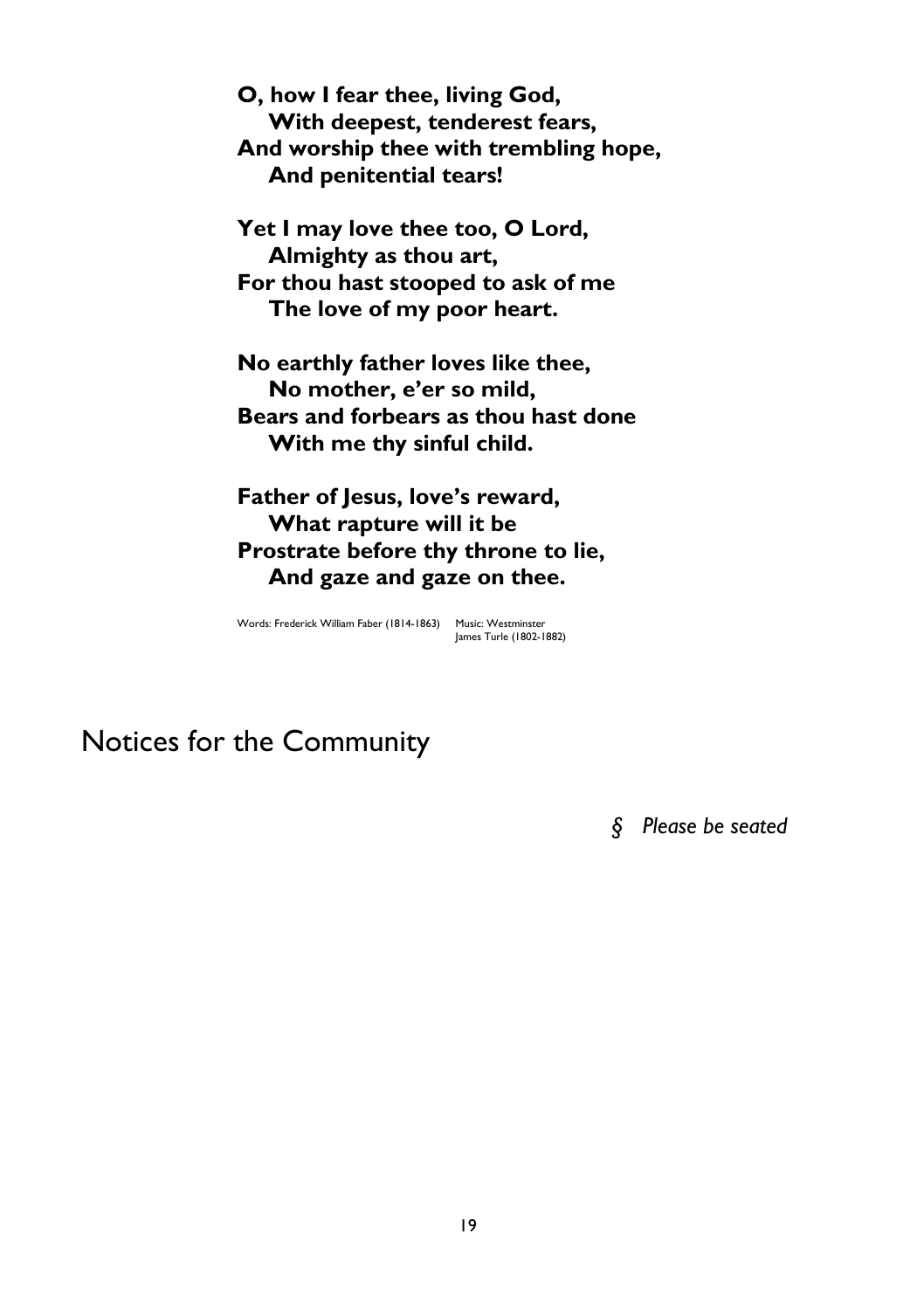# ¶ Sending Out

*§ Please stand*

The Lord be with you. *All* **and also with you.**

### Solemn Blessing

| All | May God the Father bring us to the home<br>which his Son prepares for all who love him.<br>Amen.                                                                           |
|-----|----------------------------------------------------------------------------------------------------------------------------------------------------------------------------|
| All | May God the Son give us the will<br>to live for him each day in life eternal.<br>Amen.                                                                                     |
| All | May God the Holy Spirit give us the assurance<br>that our citizenship is in heaven<br>with the blessed and the beloved,<br>and the whole company of the redeemed.<br>Amen. |
| All | And the blessing of God almighty,<br>the Father, $\dagger$ the Son, and the Holy Spirit,<br>be upon you and remain with you always.<br>Amen.                               |

### The Dismissal

|     | The Mass is ended, go in peace. |
|-----|---------------------------------|
| Αll | Thanks be to God.               |

### Organ Voluntary

Praeludium in A minor *Georg Böhm (1661-1733)*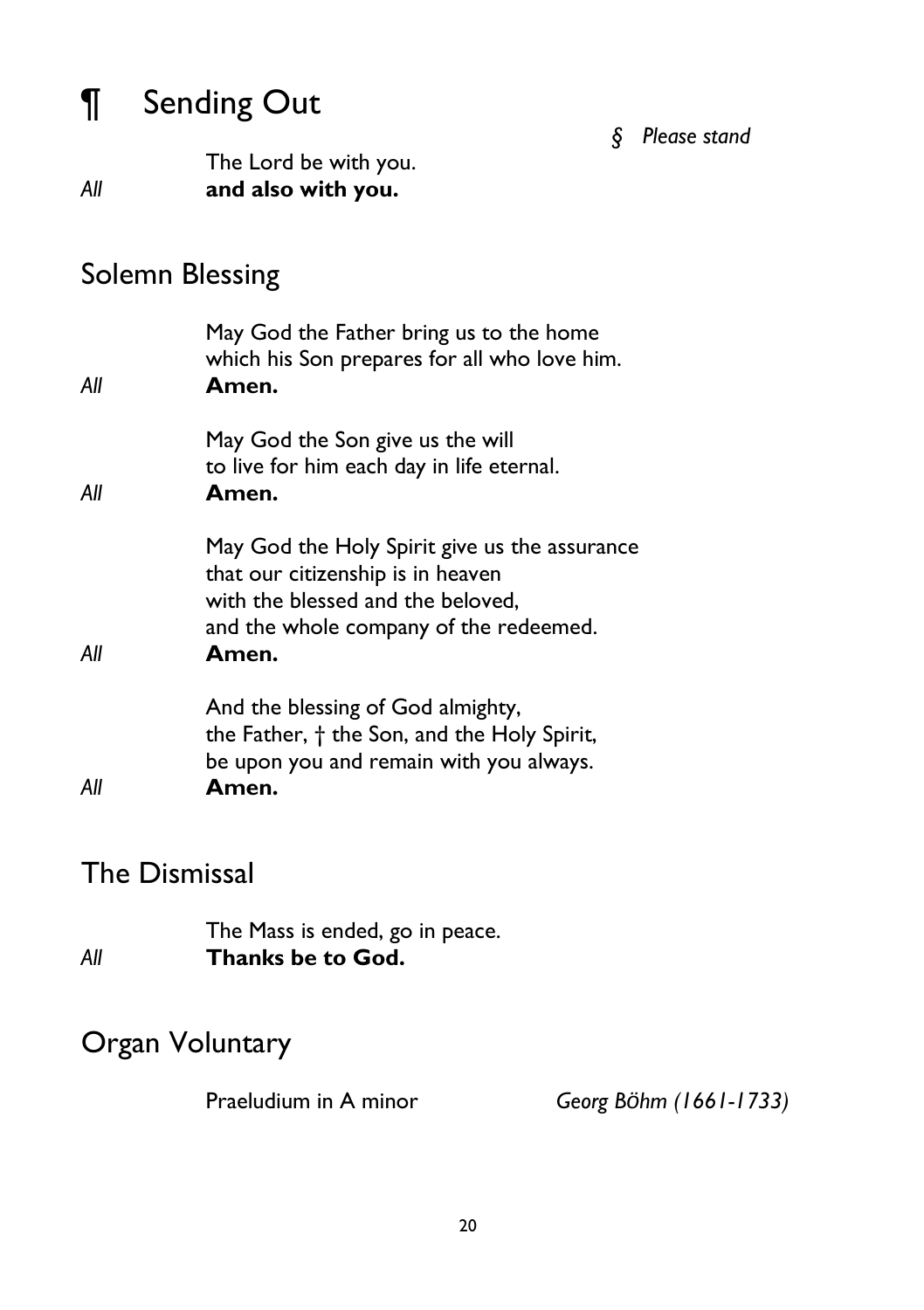*Those leaving immediately are asked to be aware of those who wish to listen to the organ voluntary*

*Refreshments are being served in the parish centre, please do join us*

*If you are a newcomer to the parish, please introduce yourself to the clergy or speak to a member of our Welcome Team.*

This evening at 5.30 pm Evening Prayer *is said in Quire*

Collection – *responding to God's generosity*

*We invite you to make a monetary offering towards the ministry and mission of St Matthew's Church. You may do so using any of the following methods:*

*Cash, cheques, stewardship envelopes - using the receptacle provided at the back of church. If you are a taxpayer please use the envelopes in the chairs, and fill out the details in order that our parish may also benefit from the Gift Aid (an extra 25p for every pound given) associated with your giving.* 

*Contactless giving - using the terminal provided. Just press the button for the amount you wish to give - £3, £5, or £10, and then hold your bank card over the reader.*

*Giving on your smart phone - using the QR code printed below. It gives you the option of any amount, Gift Aid, and making a regular payment.* 

*Giving online - click the donate button on the parish website or Facebook page and follow the instructions.*

*Your generosity is gratefully received. Thank you.*



*Our thanks are due to Anonymous Donor 9 who has generously financed the production of this week's service booklet.*